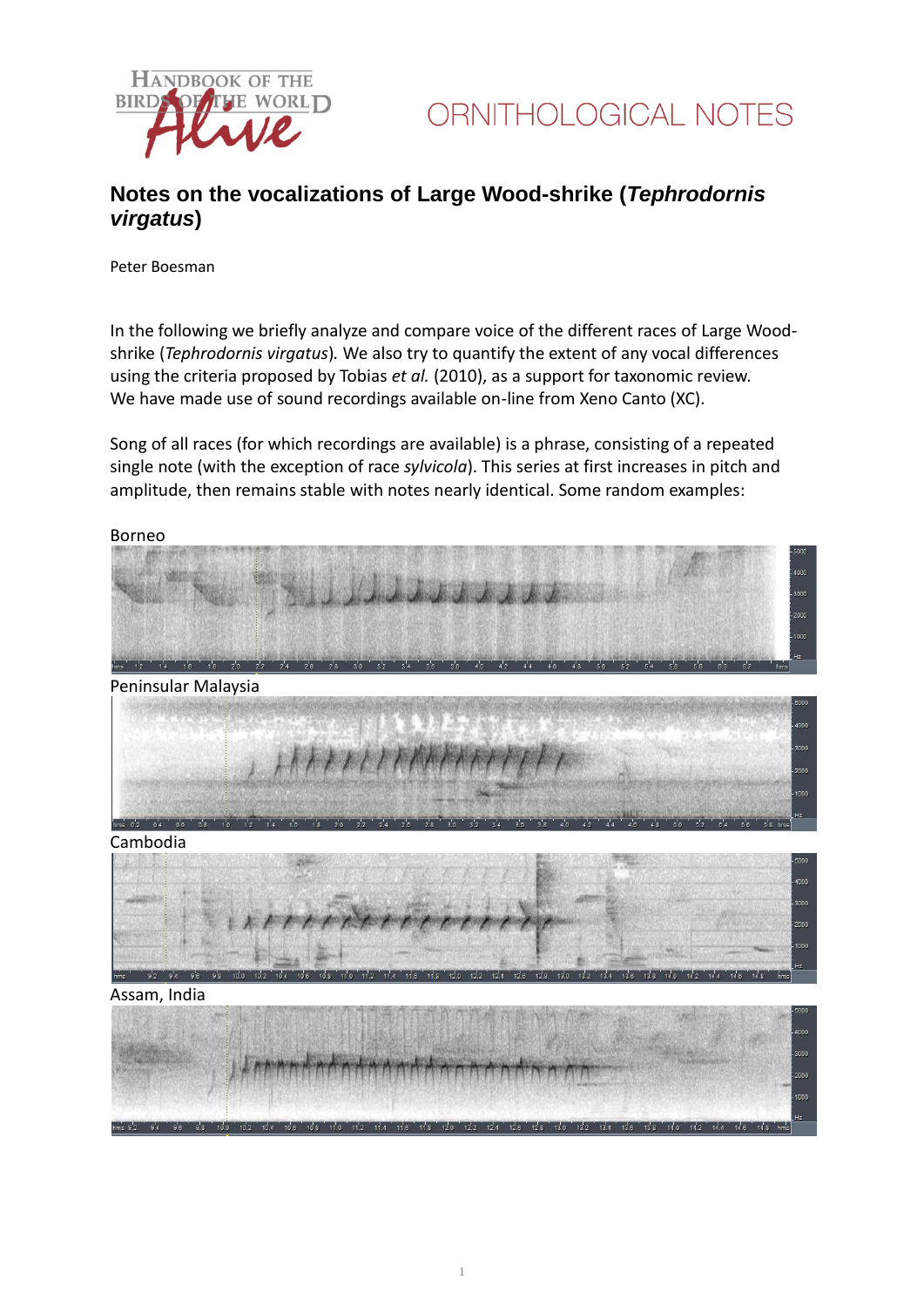

ORNITHOLOGICAL NOTES

Song of race *sylvicola* is quite different: the song phrase consists of two alternating notes (valid over its entire range). Some examples:



From the above examples, it is clear that the main difference is the single repeated note vs. two different alternating notes (which can be quantified as 1 *vs* 2, score 4). Other differences are smaller and with considerable overlap, e.g. total length of song in *sylvicola* on average is longer (score 1), *sylvicola* on average doesn't reach that high frequencies (score 1) etc. More recordings (especially of *sylvicola*) would be needed to determine with greater accuracy the difference in all basic sound parameters. With present data, when applying Tobias criteria, we obtain a total vocal score of 4-5.

This note was finalized on 16th November 2015, using sound recordings available on-line at that moment. We would like to thank in particular the sound recordists who placed their recordings for this species on XC and ML: Peter Boesman, Eric Cannizzaro, Niels Poul Dreyer, David Edwards, David Farrow, Richard Hoyer, Vir Joshi, Frank Lambert, Albert Lastukhin, Linda Macaulay, Mike Nelson, Vivek Puliyeri, Mark Robbins, Sudipto Roy, Ramit Singal, Klemens Steiof, Arnoud Van den berg, Iain Woxvold and Ding Li Yong.